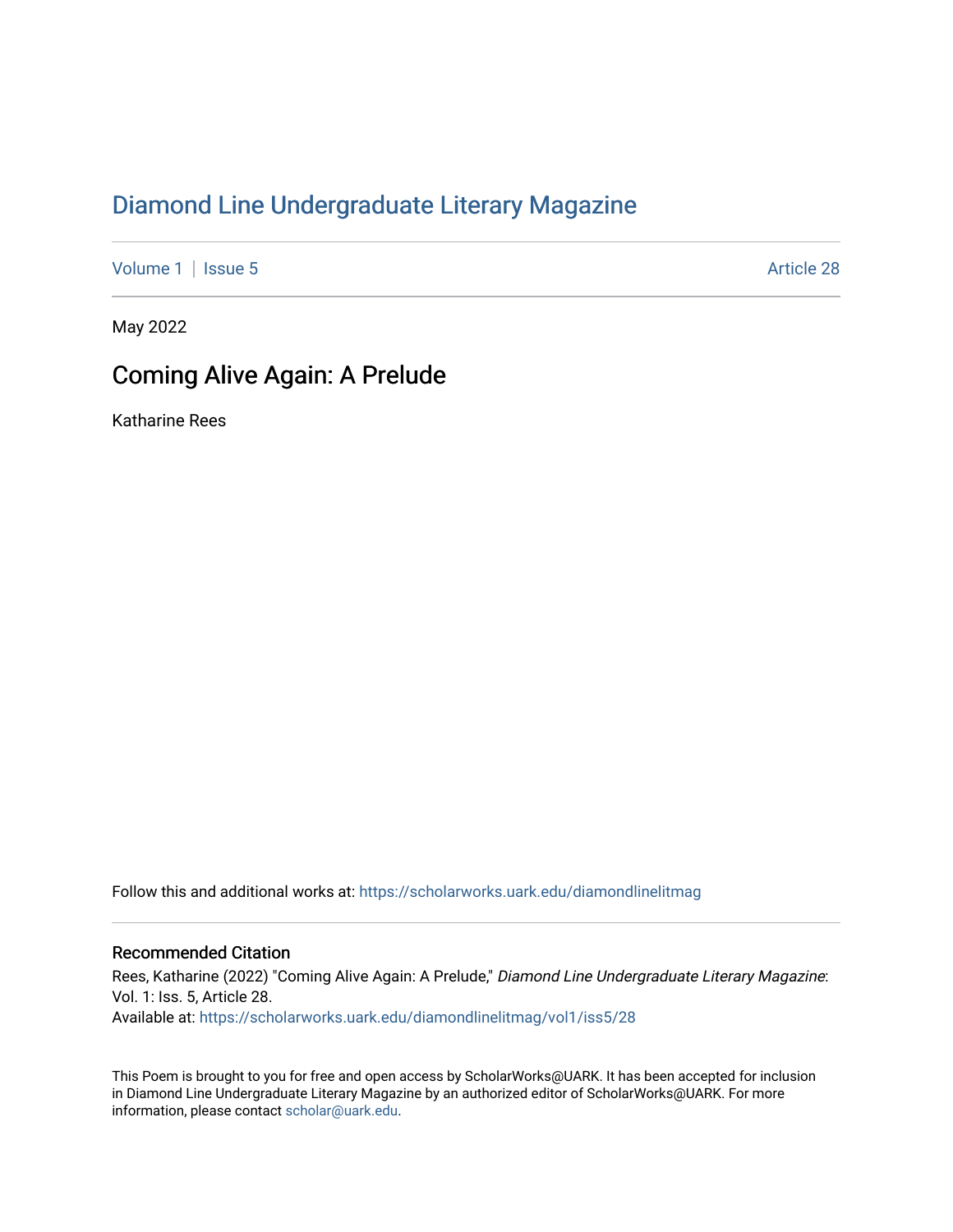## Coming Alive Again: A Prelude

by Kath Rees

Four in the morning and your eyes blot themselves into being. It isn't strange to wake up to the dark, anymore, to the unwelcome gift of the buses and their hinge-like complaints skating across, berating, a solid oil strip. a left, a shiver of metal shoulder reaching for shoulder a nudge, and "Blackbird" spills out from an ear. Time, and white noise for the taking.

Step out of the whale's mouth. Already, the trees of sunflowers, the shifting maple leaves have begun their root-born chant beneath the sidewalks, sipping to life, to life against the seas of rushing feet.

Can you forget your agony for a moment? Will you set aside the wasted years, the silent scales being weighed?

To hear, as the siren's belly fills unwanted spoons click-clacking like pens, a something to have in their hands is necessary, like it was for yours.